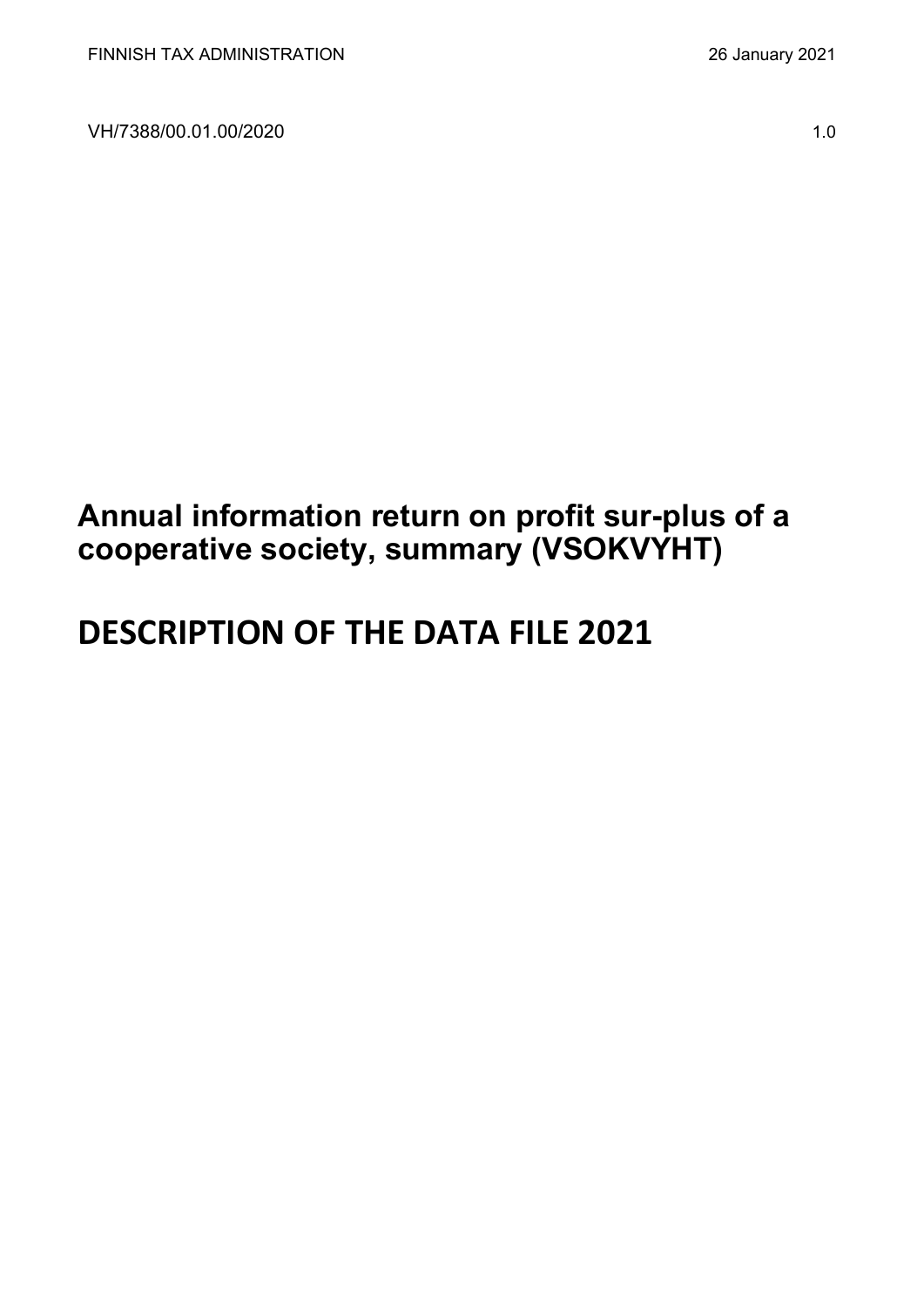#### **Table of contents**

| 1              | <b>INTRODUCTION</b>                                               | $\overline{2}$ |
|----------------|-------------------------------------------------------------------|----------------|
| 2 <sup>1</sup> | <b>DESCRIPTION OF THE INFORMATION FLOW AND SUBMITTAL OF FILES</b> | $\overline{2}$ |
| $\mathbf{3}$   | <b>MAKING CORRECTIONS</b>                                         | 3              |
| 4              | <b>PERIOD OF VALIDITY</b>                                         | 3              |
|                | 5 COMBINED INFORMATION FLOWS                                      | 3              |
| 6              | <b>CHANGES ON THE PREVIOUS YEAR</b>                               | 3              |
| $\overline{7}$ | <b>LIST OF THE DATA CONTENT</b>                                   | 3              |
|                | 8 AUTOMATED CHECK PROCESSES                                       | 5              |
| 9              | <b>MESSAGES</b>                                                   | 5              |
|                | 10 EXAMPLE                                                        | 6              |

#### **Version history**

| <b>Date</b> | <b>Version</b> | <b>Description</b>                              |
|-------------|----------------|-------------------------------------------------|
| 26.1.2021   |                | First release concerning the 2021 taxable year. |

#### <span id="page-1-0"></span>**1 INTRODUCTION**

This guidance explains the structure of the required inbound file and the check procedures that follow. For more information, see [General description for](https://www.vero.fi/globalassets/tietoa-verohallinnosta/ohjelmistokehittajille/finnish-tax-administration_electronic-filing-of-information-returns-general-description.pdf)  [electronic filing of information returns \(pdf\)](https://www.vero.fi/globalassets/tietoa-verohallinnosta/ohjelmistokehittajille/finnish-tax-administration_electronic-filing-of-information-returns-general-description.pdf) (*tax.fi > About us > IT developers > Data format specifications > General description for electronic filing of information returns*).

#### <span id="page-1-1"></span>**2 DESCRIPTION OF THE INFORMATION FLOW AND SUBMITTAL OF FILES**

Cooperatives must report the payments every year so as to give details on **all amounts of surplus that become available to their beneficiary for cash payment** even if the beneficiary didn't yet accept payment.

To read more about annual information returns, go to [Forms](https://www.vero.fi/en/About-us/contact-us/forms/) (*tax.fi > About us > Contact us > Forms > Annual information).*

To check the method of identification required by this information flow, the required role and the place in the flow where authorisations are checked, go to [Methods of sign-in, roles and rights to represent organisations](https://www.ilmoitin.fi/webtamo/sivut/IlmoituslajiRoolit?kieli=en&tv=VSOKVYHT) *[\(Ilmoitin.fi >](https://www.ilmoitin.fi/webtamo/sivut/IlmoituslajiRoolit?tv=VSY02C)  [Instructions and templates > Methods of sign-in, roles\)](https://www.ilmoitin.fi/webtamo/sivut/IlmoituslajiRoolit?tv=VSY02C).*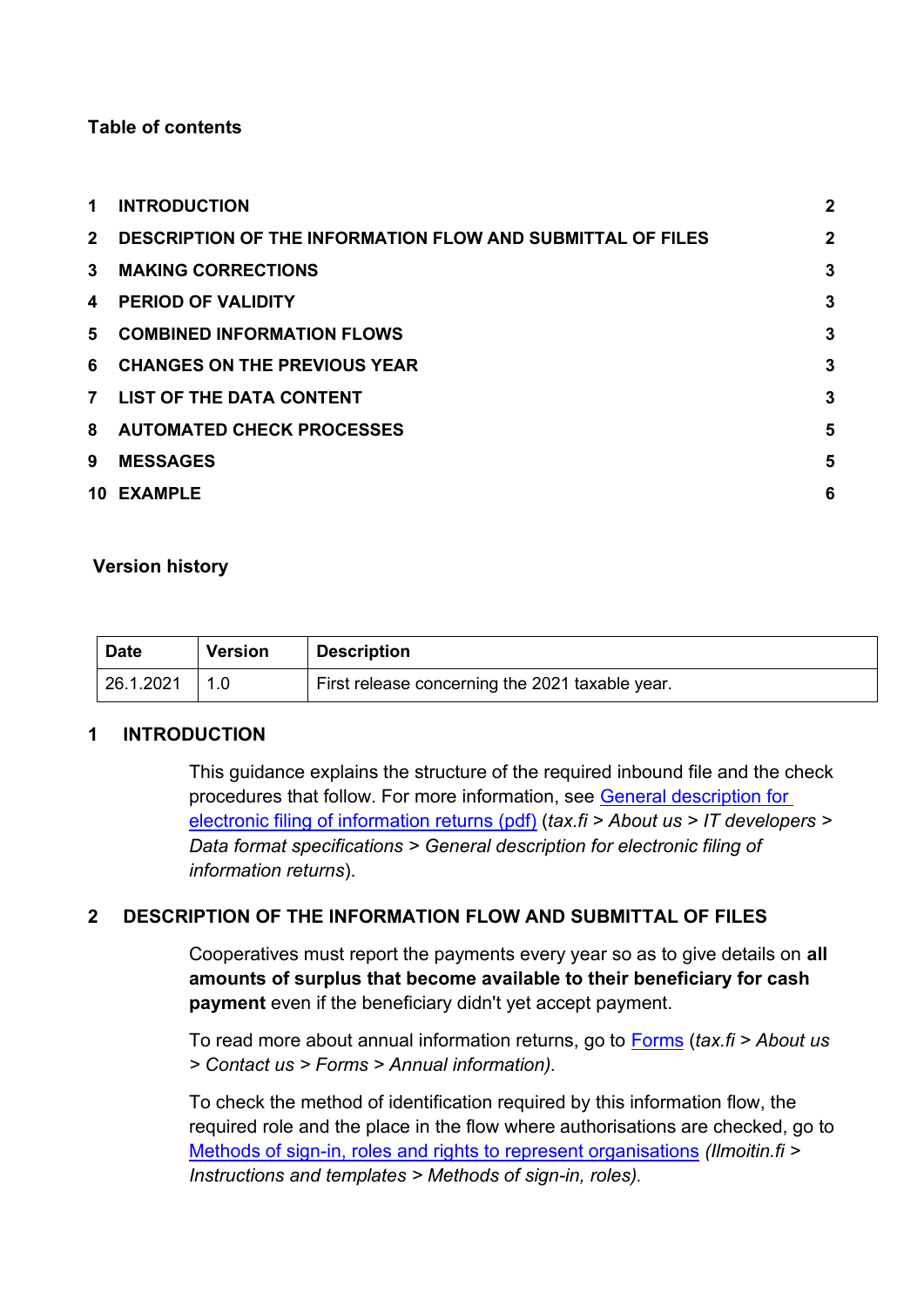#### <span id="page-2-0"></span>**3 MAKING CORRECTIONS**

For year-specific instructions for making corrections, go to [Annual information](https://www.vero.fi/en/About-us/it_developer/data-format-specifications/annual_information_returns__instruction/)  [returns](https://www.vero.fi/en/About-us/it_developer/data-format-specifications/annual_information_returns__instruction/) (*tax.fi > About us > IT developers > Data format specifications > Making corrections to electronically filed submittals of information returns*).

#### <span id="page-2-1"></span>**4 PERIOD OF VALIDITY**

This specification sets out the requirements of file formatting that come into force 26 January 2021 and continue to be in force until a new version of this specification is released.

For information about deadlines for filing, see the year-specific schedule on [IT developers](https://www.vero.fi/tietoa-verohallinnosta/kehittaja/) (*vero.fi > Verohallinto > Ohjelmistokehittäjät > Aikataulu vvvv*). The schedule is available in Finnish and Swedish.

#### <span id="page-2-2"></span>**5 COMBINED INFORMATION FLOWS**

You may send us the following flows in the same computer file as you are sending your VSOKVYHT flow:

- VSOKERIE

#### <span id="page-2-3"></span>**6 CHANGES ON THE PREVIOUS YEAR**

| <b>Version</b> | <b>Data Name</b> | <b>Oata element</b> | <b>Description</b> |
|----------------|------------------|---------------------|--------------------|
|                | 15-18/058        | Year of payment     | Year changed       |

#### <span id="page-2-4"></span>**7 LIST OF THE DATA CONTENT**

| <b>Positio</b><br>In | $\text{Cod}$  P/<br>e |        |   |         | L/T Description                                                                                                                               | Format          | Permissible<br>values |
|----------------------|-----------------------|--------|---|---------|-----------------------------------------------------------------------------------------------------------------------------------------------|-----------------|-----------------------|
| $1 - 8$              | 000                   | P      |   |         | File identifier                                                                                                                               | AN <sub>8</sub> | <b>VSOKVYHT</b>       |
| 10                   | 082                   | $\vee$ |   |         | Deletion                                                                                                                                      | A1              | D                     |
| $12 - 13$            | 084                   | P      |   |         | Type of Payment<br>$05$ = Profit surplus<br>$06$ = Distribution of retained earnings of the<br>cooperative, taxable as a surplus distribution | N <sub>2</sub>  | 05,06                 |
| $15 - 18$            | 058                   | P      | Т | $\star$ | Year of payment The calendar year when the<br>surplus becomes available for payment to its                                                    | <b>VVVV</b>     | 2021                  |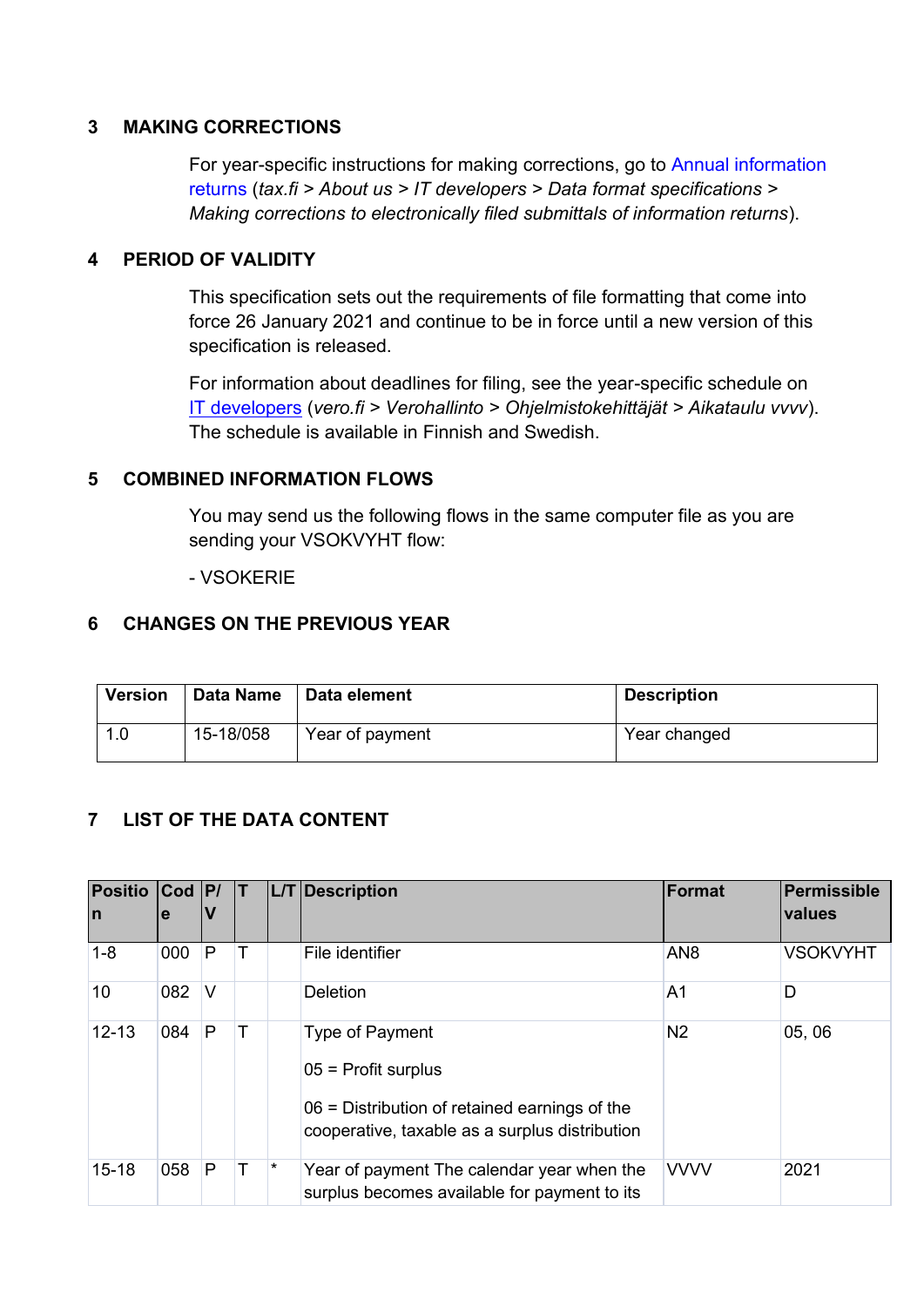| <b>Positio</b><br>n | $ $ Cod $ P $<br>е | $\mathbf v$ | IT. |          | L/T Description                                                                                                                                             | <b>Format</b>                | <b>Permissible</b><br>values |
|---------------------|--------------------|-------------|-----|----------|-------------------------------------------------------------------------------------------------------------------------------------------------------------|------------------------------|------------------------------|
|                     |                    |             |     |          | beneficiary.<br>For more information, see section 2 and the<br>guidance for completing the return form.                                                     |                              |                              |
| 20-30               | 010                | P           | T   |          | Business ID of the cooperative society<br>distributing profit surplus                                                                                       | <b>YTUNNUS2</b>              |                              |
| 32-35               | 107                | P           | T   | $^\star$ | The tax year for which the surplus was<br>distributed                                                                                                       | <b>VVVV</b>                  |                              |
| 37-44               | 111                | P           | T   | $^\star$ | Date of the decision to distribute profit surplus                                                                                                           | <b>PPKKVVVV</b>              |                              |
| 46-53               | 112                | P           |     | $^\star$ | Date from which profit surplus has been ready<br>for payment                                                                                                | <b>PPKKVVVV</b>              |                              |
| 55                  | 110                | P           |     |          | Type of the cooperative, valid on the day when AN1<br>decision to distribute surplus was made:<br>$J =$ Listed (under §33e.7 and §33a.2, Income<br>Tax Act) |                              | J, M, S                      |
|                     |                    |             |     |          | $M =$ Other cooperative with at least 500<br>members<br>$S =$ Other cooperative with less than 500                                                          |                              |                              |
|                     |                    |             |     |          | members                                                                                                                                                     |                              |                              |
| 57-62               | 105                | P           |     |          | Total number of itemizations                                                                                                                                | $+N6$                        |                              |
| 64-80               | 108                | V           |     | Н        | The accounting period for which the surplus<br>was distributed                                                                                              | PPKKVVVV-<br><b>PPKKVVVV</b> |                              |
| 82-111              | 041                | V           |     |          | Name of contact person                                                                                                                                      | AN30                         |                              |
| 113-125 042         |                    | V           |     |          | Contact person's telephone                                                                                                                                  | <b>AN13</b>                  |                              |
| 126-140 120         |                    | P           |     |          | Total amount to be paid out in the decision to<br>distribute profit surplus                                                                                 | R <sub>12,2</sub>            |                              |
| 141-154 121         |                    | V           |     |          | Total amount of tax withheld on distributed<br>profit surplus                                                                                               | R <sub>11,2</sub>            |                              |
| 155-168 122         |                    | V           |     |          | The total amount of payable surplus that the<br>shareholders have not cashed by the end of<br>the calendar year                                             | R <sub>11,2</sub>            |                              |
| 169-182 123         |                    | V           |     |          | The total amount of surplus reported in earlier<br>calendar years for the same tax year                                                                     | R <sub>11,2</sub>            |                              |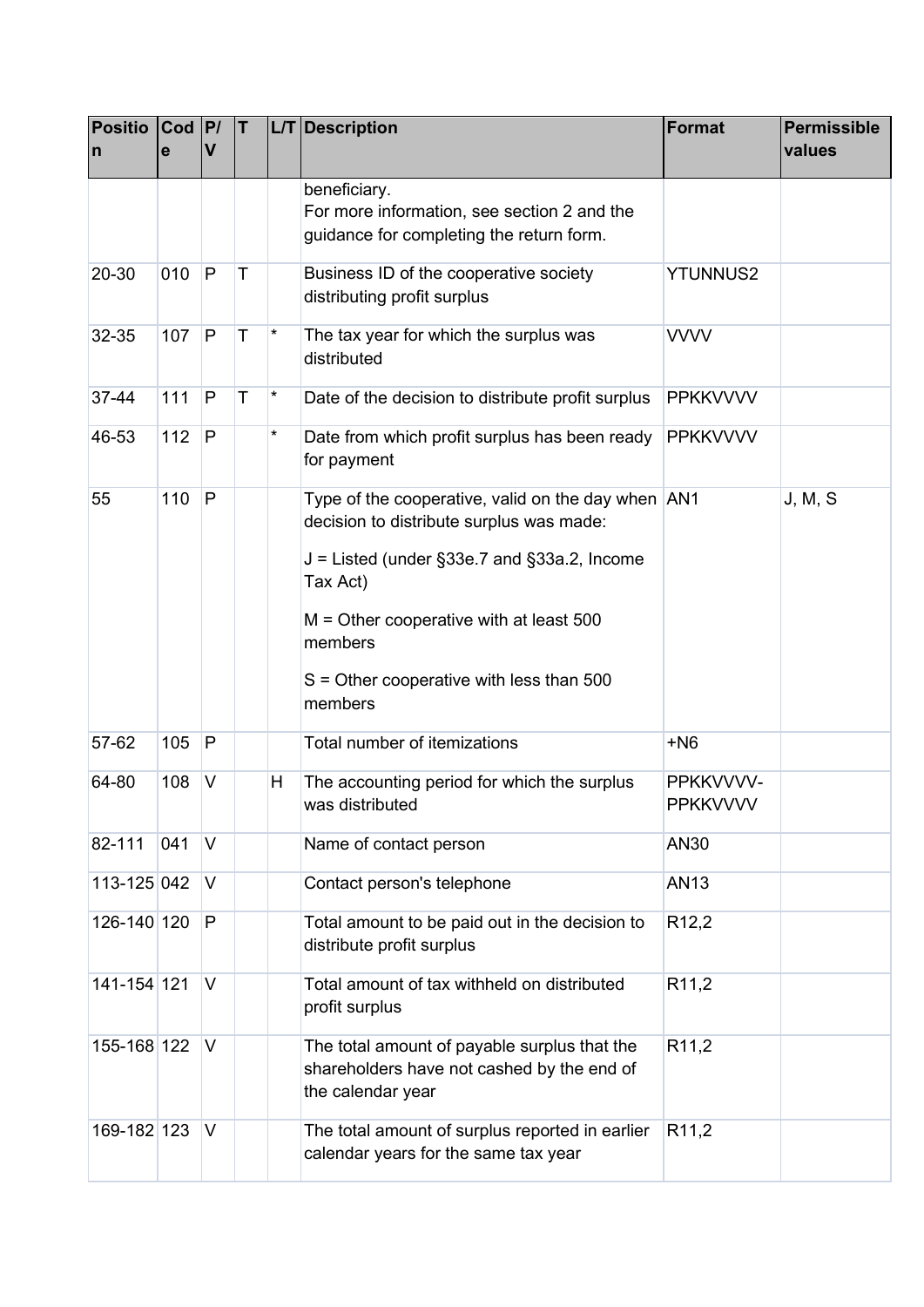| <b>Positio</b><br>In | $Cod$ $ P $<br>e | v      | IT. | L/T Description                                                                                               | Format                           | <b>Permissible</b><br>values |
|----------------------|------------------|--------|-----|---------------------------------------------------------------------------------------------------------------|----------------------------------|------------------------------|
| 183-196 124          |                  | $\vee$ |     | Total amount of profit surplus distributed to<br>non-residents                                                | R <sub>11,2</sub>                |                              |
| 197-210 125          |                  | $\vee$ |     | Total amount of tax at source withheld on<br>payments of profit surplus to nonresidents                       | R <sub>11,2</sub>                |                              |
| 211-224 126          |                  | $\vee$ |     | Total amount of profit surplus distributed on<br>assets deposited in residents' long-term<br>savings accounts | R <sub>11,2</sub>                |                              |
| 226-250              |                  |        |     | Reserve space                                                                                                 |                                  |                              |
| 251-285 048          |                  | P      |     | Software application that produced this file                                                                  | AN35                             |                              |
| 287-300 198          |                  | P      |     | Software-generated timestamp                                                                                  | <b>DDMMYYYY</b><br><b>HHMMSS</b> |                              |
|                      | 999              | P      |     | Final identifier                                                                                              | N <sub>8</sub>                   |                              |

## <span id="page-4-0"></span>**8 AUTOMATED CHECK PROCESSES**

| New /   | Code | Description of Calc. Rule / Check                                                                                                                                              |
|---------|------|--------------------------------------------------------------------------------------------------------------------------------------------------------------------------------|
| Changed |      |                                                                                                                                                                                |
|         | 107  | Invalid input: The tax year for which the surplus is distributed (107) must be                                                                                                 |
|         | 058  | same as or earlier than Year of payment (058).                                                                                                                                 |
|         |      | #1062; Invalid input: The tax year for which surplus is paid (107) must be Year<br>of payment (058) or an earlier year.                                                        |
|         | 111  | Invalid input: You must enter the same or earlier Date of decision to distribute                                                                                               |
|         | 112  | surplus (111) as the Date when the surplus has been ready for payment (112).                                                                                                   |
|         |      | #1063; Invalid input: You must enter the same or earlier Date of the decision to<br>distribute surplus (111) as the Date when the surplus has been ready for<br>payment (112). |

### <span id="page-4-1"></span>**9 MESSAGES**

| New /   | Code | Description of the message                                                                                                 |
|---------|------|----------------------------------------------------------------------------------------------------------------------------|
| Changed |      |                                                                                                                            |
|         | 107  | If you populated the Accounting period for which surplus was distributed (108),                                            |
|         | 108  | the final year of that accounting period PPKKVVVV-PPKKVVVV must be the<br>same as the Tax year when surplus is paid (107). |